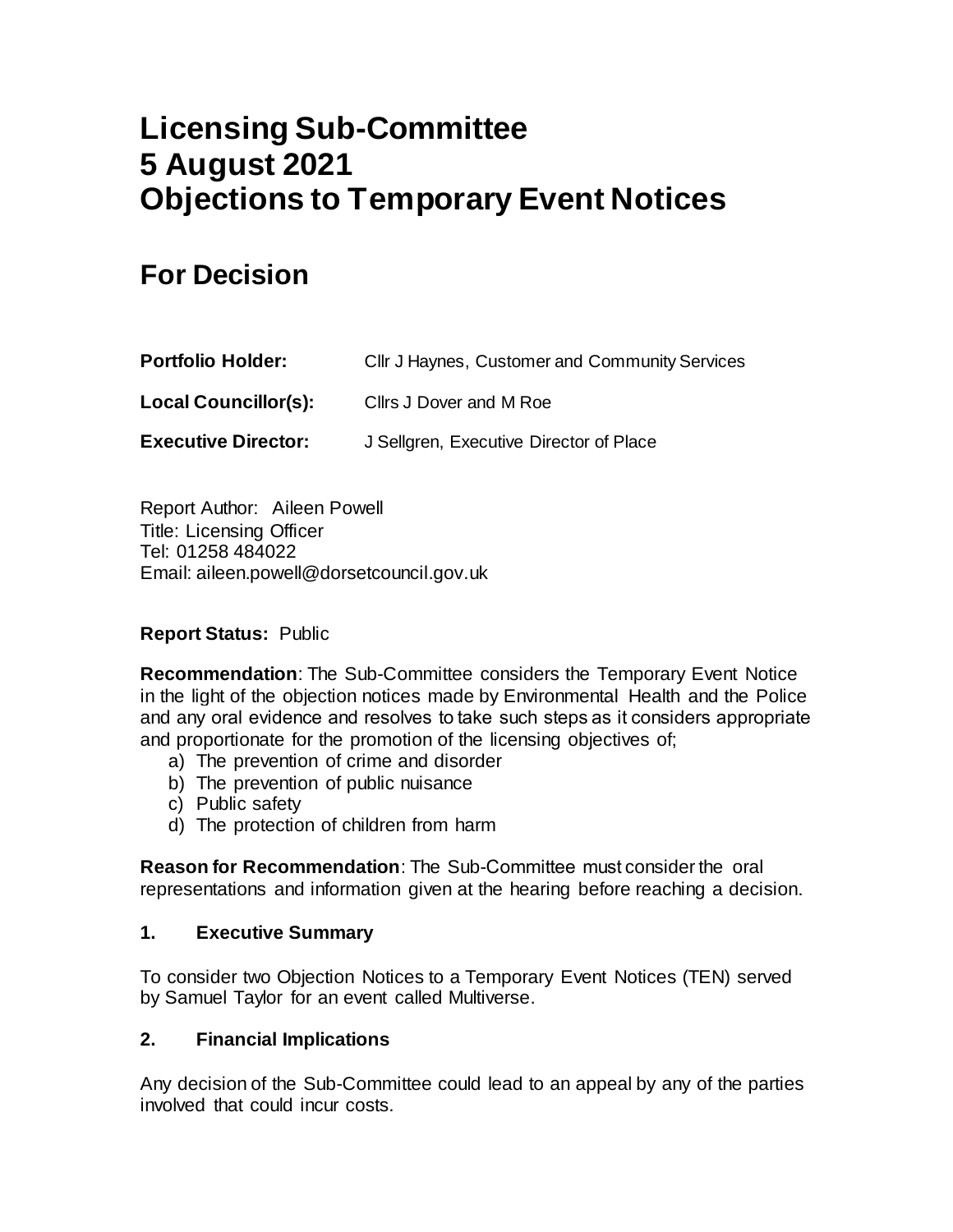# **3. Climate implications**

None

# **4. Other Implications**

Public Health and Community Safety

## **5. Risk Assessment**

Having considered the risks associated with this decision, the level of risk has been identified as: Current Risk: High Residual Risk: High

## **6. Equalities Impact Assessment**

Not Applicable

## **7. Appendices**

Appendix 1 – Temporary Event Notice Appendix 2 – Objection Notices

# **8. Background Papers**

[Licensing Act](http://www.legislation.gov.uk/ukpga/2003/17/part/3/crossheading/variation-of-licences) [Section 182 Guidance](https://assets.publishing.service.gov.uk/government/uploads/system/uploads/attachment_data/file/705588/Revised_guidance_issued_under_section_182_of_the_Licensing_Act_2003__April_2018_.pdf) [Dorset Council Licensing Policy](https://www.dorsetcouncil.gov.uk/business-consumers-licences/licences-and-permits/alcohol-and-entertainment-licences/pdfs/statement-of-licensing-policies/dorset-council-statement-of-licensing-policy-final-01-02-2020.pdf) [LGA Councillors Handbook](https://www.local.gov.uk/sites/default/files/documents/10%2036_Licensing_Act_2003_V04%203_1.pdf)

#### **9. Details**

- 9.1. A TEN has been served on the Licensing Authority on 21 July for an event at Pilford Farm near Wimborne called the Multiverse Festival by Samuel Taylor.
- 9.2. The Notice states this is a family camping event with art, workshops, food and drink and music. The event period is from 3 September to the 5 September from midday to 05:00 on the Friday and Saturday and to 03:00 on the Sunday. The TEN is for the sale of alcohol (even though the form is not showing this), regulated entertainment and late-night refreshment. The numbers attending has been completed as 499 online, but is not being pulled through onto the form correctly.
- 9.3. Objection notices have been served by Environmental Health and the police within the statutory three working days consultation period. The notices are attached at Appendix 2.